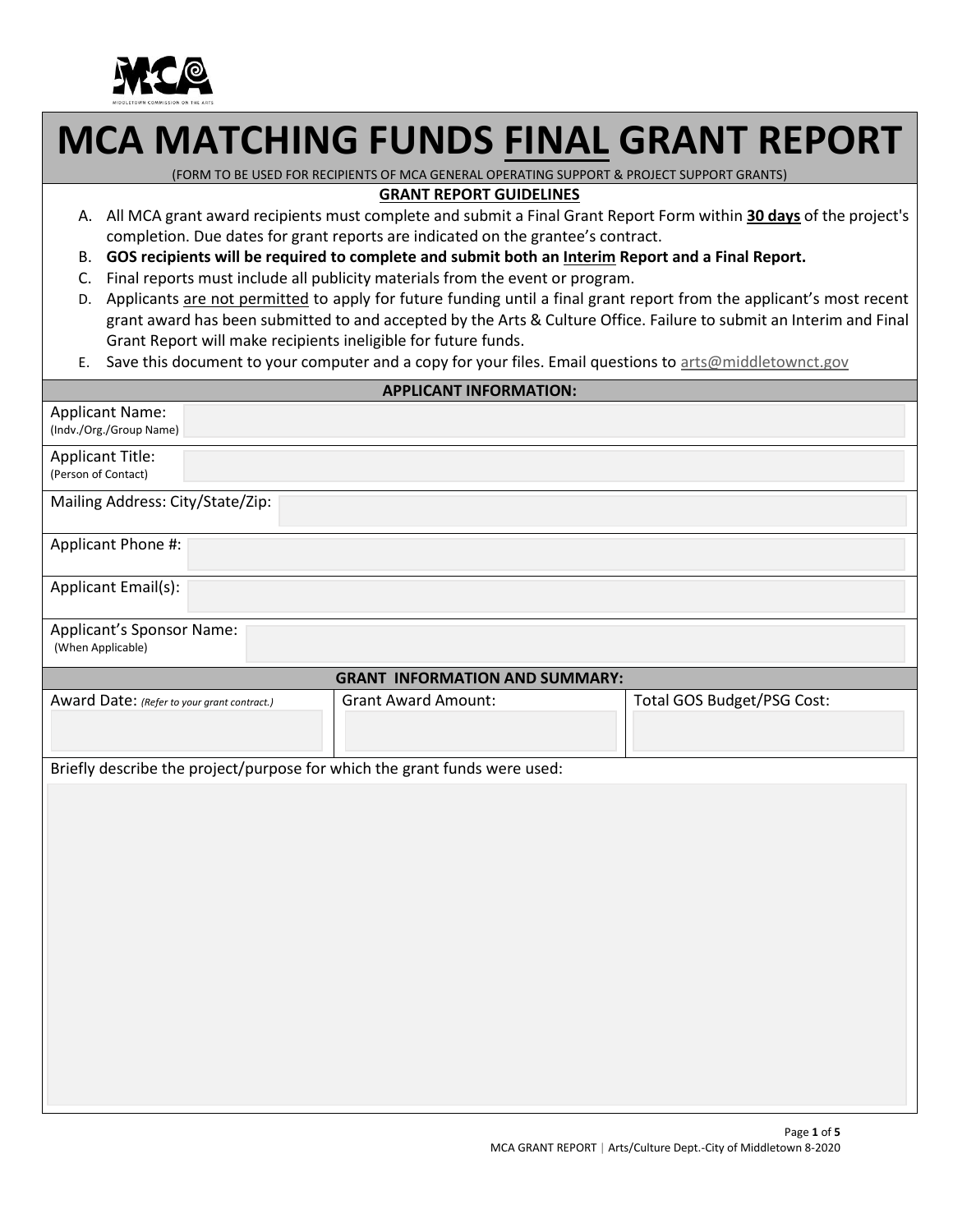

|                                                                                                                                                                                                    | <b>PROJECT/EVENT INFORMATION:</b>                                                                                                                                         |  |  |
|----------------------------------------------------------------------------------------------------------------------------------------------------------------------------------------------------|---------------------------------------------------------------------------------------------------------------------------------------------------------------------------|--|--|
| Please Note: For GOS Grantees, if there was a specific project included in this GOS funding period, please answer the following questions.<br>For PSG Grantees. Please complete the details below. |                                                                                                                                                                           |  |  |
| Project/Event Title:                                                                                                                                                                               |                                                                                                                                                                           |  |  |
|                                                                                                                                                                                                    |                                                                                                                                                                           |  |  |
| Lead Artist & Title:                                                                                                                                                                               |                                                                                                                                                                           |  |  |
|                                                                                                                                                                                                    |                                                                                                                                                                           |  |  |
| Project/Event Date/s:                                                                                                                                                                              |                                                                                                                                                                           |  |  |
|                                                                                                                                                                                                    |                                                                                                                                                                           |  |  |
| Location of Project/Event:                                                                                                                                                                         |                                                                                                                                                                           |  |  |
| Participant Involvement:                                                                                                                                                                           |                                                                                                                                                                           |  |  |
|                                                                                                                                                                                                    | (List the number of people who participated in presenting your event/project/programming and list their titles (i.e. Artistic staff, cast members, volunteers, and etc.). |  |  |
|                                                                                                                                                                                                    |                                                                                                                                                                           |  |  |
|                                                                                                                                                                                                    |                                                                                                                                                                           |  |  |
|                                                                                                                                                                                                    |                                                                                                                                                                           |  |  |
|                                                                                                                                                                                                    |                                                                                                                                                                           |  |  |
|                                                                                                                                                                                                    |                                                                                                                                                                           |  |  |
| Total # Participants:                                                                                                                                                                              |                                                                                                                                                                           |  |  |
|                                                                                                                                                                                                    | <b>AUDIENCE DEMORAPHIC INFORMATION:</b>                                                                                                                                   |  |  |
| <b>Audience Expectation:</b>                                                                                                                                                                       | Briefly describe the make-up of the audience reached by your project/programming (i.e., children,                                                                         |  |  |
| (Refer to your grant application)                                                                                                                                                                  | teen/youth, young/mid adults, seniors, city residents, and visitors).                                                                                                     |  |  |
| <b>Actual Total Audience:</b>                                                                                                                                                                      |                                                                                                                                                                           |  |  |
| (Audience attendance at event<br>or audience reached through GOS programming)                                                                                                                      |                                                                                                                                                                           |  |  |
|                                                                                                                                                                                                    |                                                                                                                                                                           |  |  |
| Per Presentation:<br>(If your event had multiple dates                                                                                                                                             |                                                                                                                                                                           |  |  |
| please list total numbers at each event)                                                                                                                                                           |                                                                                                                                                                           |  |  |
| Audience Measurement: (What methods did you use to measure your audience? Please explain.)                                                                                                         |                                                                                                                                                                           |  |  |
|                                                                                                                                                                                                    |                                                                                                                                                                           |  |  |
|                                                                                                                                                                                                    |                                                                                                                                                                           |  |  |
|                                                                                                                                                                                                    |                                                                                                                                                                           |  |  |
|                                                                                                                                                                                                    |                                                                                                                                                                           |  |  |
| Tickets Sold? NO TYES Ticket Price: \$                                                                                                                                                             | Program Ads Sold? NO   YES Program Ad Price: \$                                                                                                                           |  |  |
| Was your project/event or programming modified to a socially distanced or online platform? $\Box$ NO $\Box$ YES If yes, briefly explain the modifications:                                         |                                                                                                                                                                           |  |  |
|                                                                                                                                                                                                    |                                                                                                                                                                           |  |  |
|                                                                                                                                                                                                    |                                                                                                                                                                           |  |  |
|                                                                                                                                                                                                    |                                                                                                                                                                           |  |  |
|                                                                                                                                                                                                    |                                                                                                                                                                           |  |  |
|                                                                                                                                                                                                    |                                                                                                                                                                           |  |  |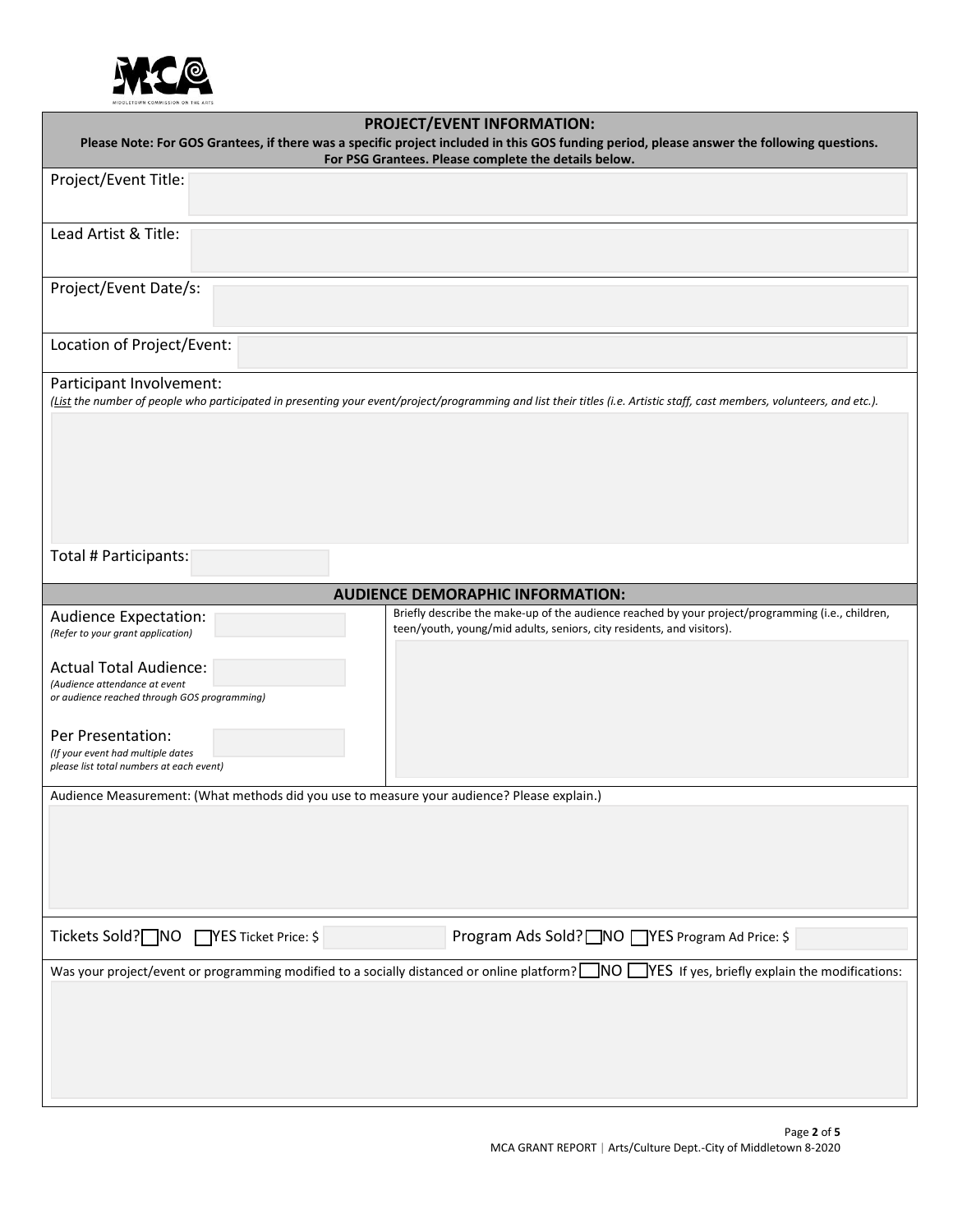

#### **QUESTION #1. PUBLICITY STRATEGY:**

*Describe the manner in which you promoted your project/event or programming. List all methods, marketing tools, website and social media addresses that were used for advertising. Please attach all printed poster, event flyers and publications to this report.*

#### **QUESTION #2. COMMUNITY IMPACT:**

*Explain how the project/event or the organizations' programming achieved and fulfilled its projected community impact for Middletown citizens.*

#### **QUESTION #3. SELF EVALUATION:**

*In what ways were you successful in completing your project? In what ways do you think you could have done something better or different?*

#### **QUESTION #4. ADDITIONAL COMMENTS:**

*Please make any recommendations about the grant award process and/or comments to be forwarded to the commissioners of the MCA.*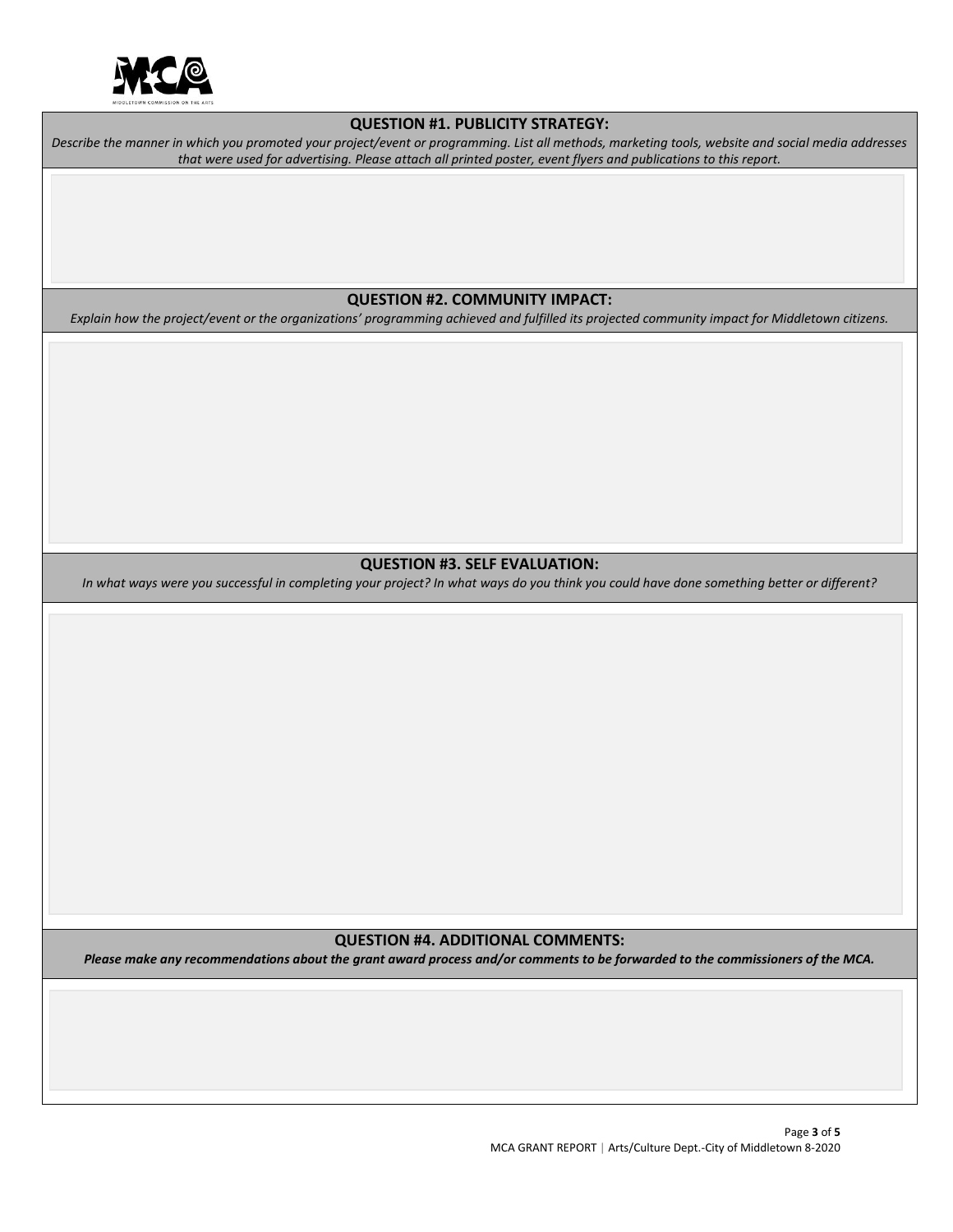

# **MCA GRANT REPORT: Budget Form**

*Please enter all financial information that pertains to the specific PSG or GOS. If additional space is needed, please attach a separate budget report.* 

### **APPLICANT/ORGANIZATION NAME:**

#### **INCOME SOURCES FOR PROJECT:**

*Please provide a complete account of the actual amounts and sources of funds received for the PSG or GOS.*

| Examples: Grants, donations, ticket sales, concessions, fundraisers, and misc. |   |  |
|--------------------------------------------------------------------------------|---|--|
| <b>MCA</b> Grant Awarded Amount $\rightarrow$ $\mid$ \$                        |   |  |
|                                                                                |   |  |
|                                                                                |   |  |
|                                                                                |   |  |
|                                                                                |   |  |
|                                                                                |   |  |
|                                                                                | c |  |
|                                                                                |   |  |
|                                                                                |   |  |
|                                                                                |   |  |
| Total (Actual Income Sources for Project) \$                                   |   |  |

## **EXPENSES FOR PROJECT:**

| Please provide a complete account of the ACTUAL amounts expended on the project or GOS and how you used the MCA funds.<br>Examples: Admin Salaries, Artist fees, technical staff, rental, marketing/PR, printing, equipment, travel, and misc. |  |
|------------------------------------------------------------------------------------------------------------------------------------------------------------------------------------------------------------------------------------------------|--|
|                                                                                                                                                                                                                                                |  |
|                                                                                                                                                                                                                                                |  |
|                                                                                                                                                                                                                                                |  |
|                                                                                                                                                                                                                                                |  |
|                                                                                                                                                                                                                                                |  |
|                                                                                                                                                                                                                                                |  |
|                                                                                                                                                                                                                                                |  |
|                                                                                                                                                                                                                                                |  |
|                                                                                                                                                                                                                                                |  |
|                                                                                                                                                                                                                                                |  |
| Total (Actual Expenses for Project) \$                                                                                                                                                                                                         |  |

| <b>IN-KIND CONTRIBUTIONS FOR PROJECT:</b>                                                                                                                                                                                                                                                   |  |  |
|---------------------------------------------------------------------------------------------------------------------------------------------------------------------------------------------------------------------------------------------------------------------------------------------|--|--|
| Please provide a list of in-kind services that you received for your project/programming. Examples: Professional services, printing, advertising, space & equipment rental,<br>technical, volunteered labor, and misc. Please note: In-kind services are not acceptable for matching funds. |  |  |
|                                                                                                                                                                                                                                                                                             |  |  |
|                                                                                                                                                                                                                                                                                             |  |  |
|                                                                                                                                                                                                                                                                                             |  |  |
|                                                                                                                                                                                                                                                                                             |  |  |
|                                                                                                                                                                                                                                                                                             |  |  |
|                                                                                                                                                                                                                                                                                             |  |  |
| Total In-Kind Projections   \$                                                                                                                                                                                                                                                              |  |  |